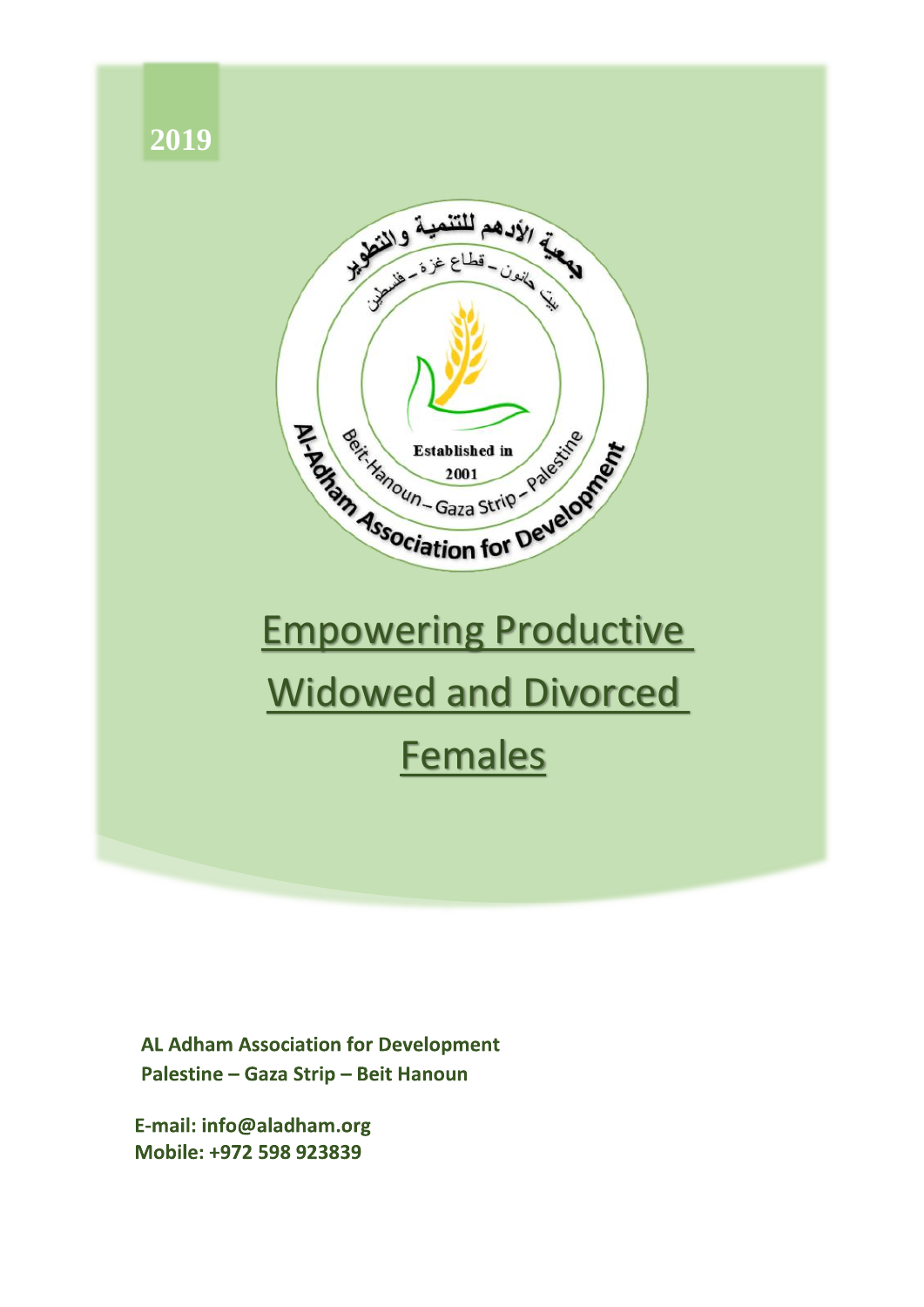**It is not how much we give, but how much love we put into giving.**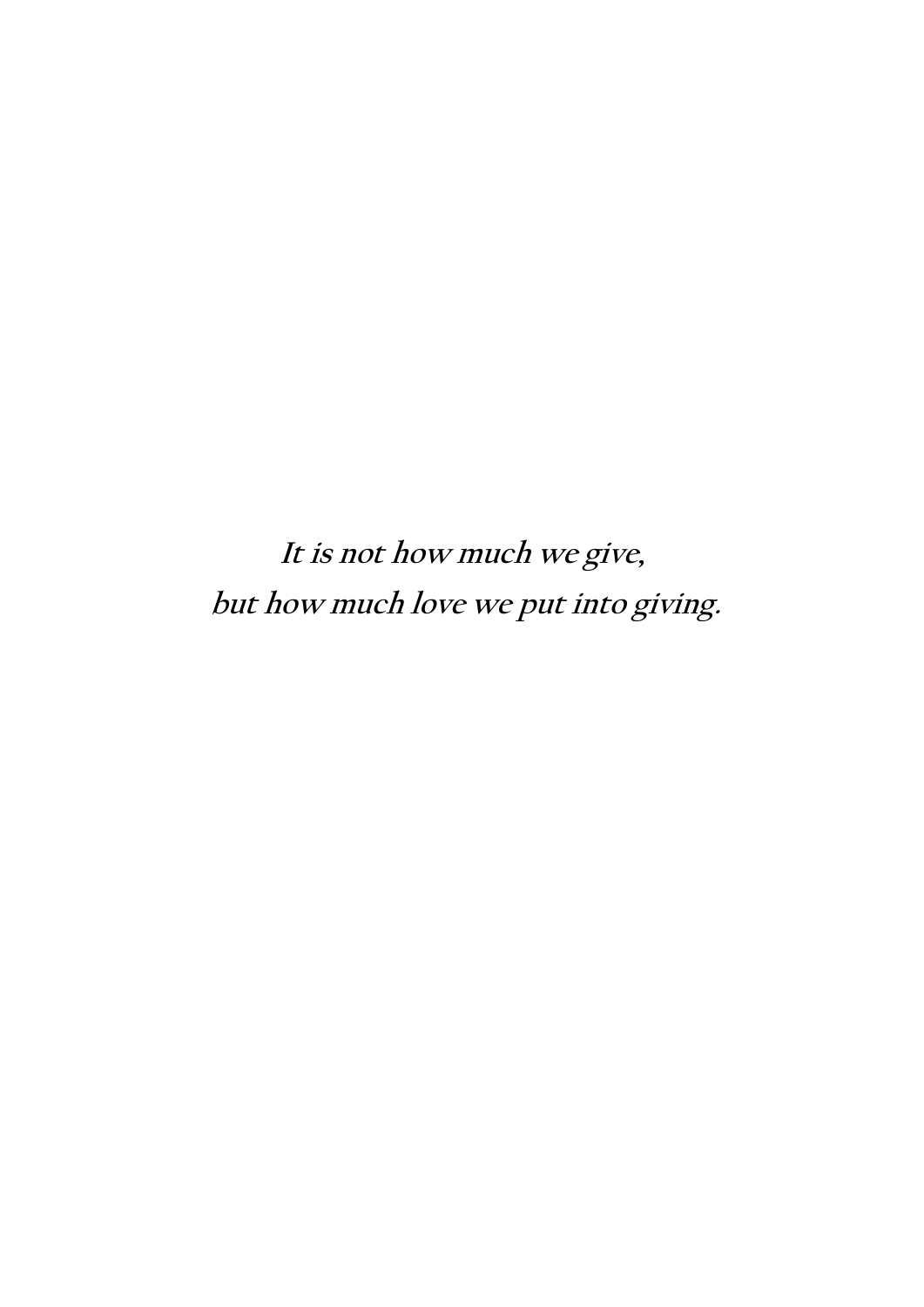| <b>Name</b>                            | Al - Adham Association for Development.                                                                                                                                                                                                                                                                                                                                                                                                                                                                                                                                                             |  |  |  |  |
|----------------------------------------|-----------------------------------------------------------------------------------------------------------------------------------------------------------------------------------------------------------------------------------------------------------------------------------------------------------------------------------------------------------------------------------------------------------------------------------------------------------------------------------------------------------------------------------------------------------------------------------------------------|--|--|--|--|
| <b>Legal Status</b>                    | Licence No.7090, year of 2001.                                                                                                                                                                                                                                                                                                                                                                                                                                                                                                                                                                      |  |  |  |  |
| <b>Mail Address</b>                    | Palestine, Gaza Strip, Northern Gaza, Beit Hanoun                                                                                                                                                                                                                                                                                                                                                                                                                                                                                                                                                   |  |  |  |  |
| <b>Contact Details</b>                 | M+972 598923839                                                                                                                                                                                                                                                                                                                                                                                                                                                                                                                                                                                     |  |  |  |  |
| E-mail                                 | info@aladham.org                                                                                                                                                                                                                                                                                                                                                                                                                                                                                                                                                                                    |  |  |  |  |
| <b>Fields of Work</b>                  | Developmental, Charitable, Social, Cultural, Educational, Health, and<br>Sports.                                                                                                                                                                                                                                                                                                                                                                                                                                                                                                                    |  |  |  |  |
| <b>Areas of Work</b>                   | All over the Gaza Strip, Specially the Northern Gaza.                                                                                                                                                                                                                                                                                                                                                                                                                                                                                                                                               |  |  |  |  |
| <b>Strategic</b><br><b>Objectives</b>  | To rise up and develop the society and strengthen its abilities.<br>$\bullet$<br>Reducing the poverty level and providing the basic needs for<br>individuals.<br>Improving the social level of the society through improving the living<br>conditions for members of the society in North Gaza.<br>Enhancing the preservation of cultural and historical heritage.<br>Increasing the health awareness through providing the healthy<br>$\bullet$<br>services.<br>Improve the educational level for individuals.<br>Increasing the sport awareness and providing sport services for young<br>people. |  |  |  |  |
| <b>Project Name</b>                    | <b>Empowering Productive Widowed and Divorced Women</b>                                                                                                                                                                                                                                                                                                                                                                                                                                                                                                                                             |  |  |  |  |
| <b>Project Location</b>                | In the North of Gaza Strip                                                                                                                                                                                                                                                                                                                                                                                                                                                                                                                                                                          |  |  |  |  |
| <b>Total Project Budget</b>            | \$71,000                                                                                                                                                                                                                                                                                                                                                                                                                                                                                                                                                                                            |  |  |  |  |
| <b>Required</b><br><b>Contribution</b> | \$71,000                                                                                                                                                                                                                                                                                                                                                                                                                                                                                                                                                                                            |  |  |  |  |

## *Summary Of The Organization The Project's Data:*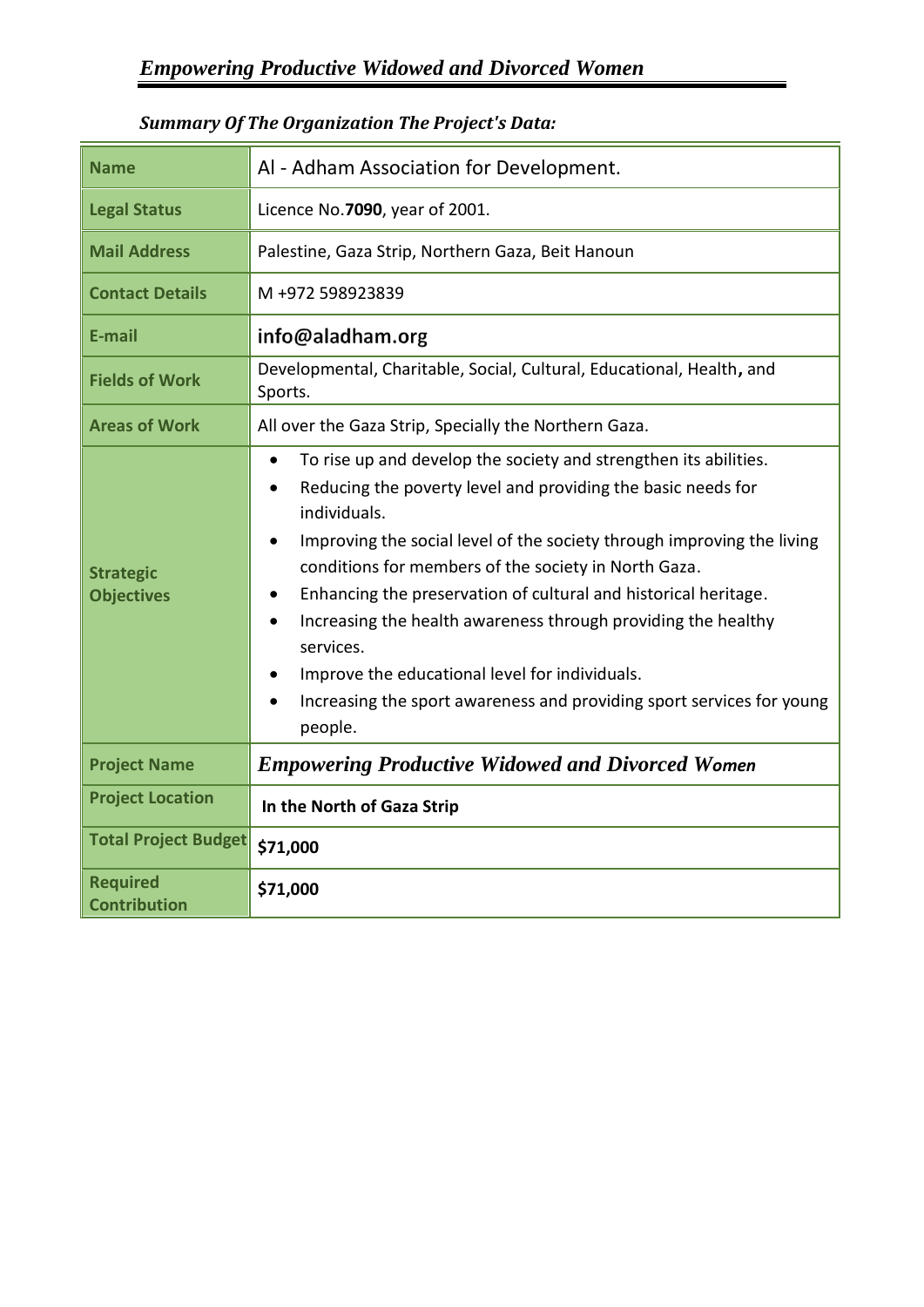### *1. Introduction*:

Palestine witnesses several disasters throughout the years; from an Intifada to another, from siege to war and from war to another. Those conditions have created very complex social and psychological statuses among the Palestinians in general and the people in Gaza specially. This can be attributed to the mass destruction that was caused by the Israeli force in the last era. All of those conditions consolidated has caused a state of frustration and lack of hope at the individual, family and society levels. No sane person can deny that the woman is the mainstay of the family and society. The woman raises the children, struggles and fights to instill the promote loyalty and national pride in her children's souls. She is the martyr's wife, the injured sister, the captive daughter and the mother of all of them. She is the Palestinian woman that has and still suffers and showed an extraordinary steadfastness, sacrifice and redemption. In spite of that, the strength and determination of this strong majestic women is cracked once she loses her other half. When the woman becomes divorced or separated, she becomes rickety helpless creature that faces that life difficulties lonely. Because of that and because we are talking about the majestic Palestinian woman that have an honored status, this woman must depend on herself to cover her expenses as well as her children expenses. The Palestinian woman must be effective and productive at any time. In Gaza Strip, the number of divorced and widowed women in increasing day after day. The wars that we witness results in our best youth as martyrs who leave their families without any breadwinner.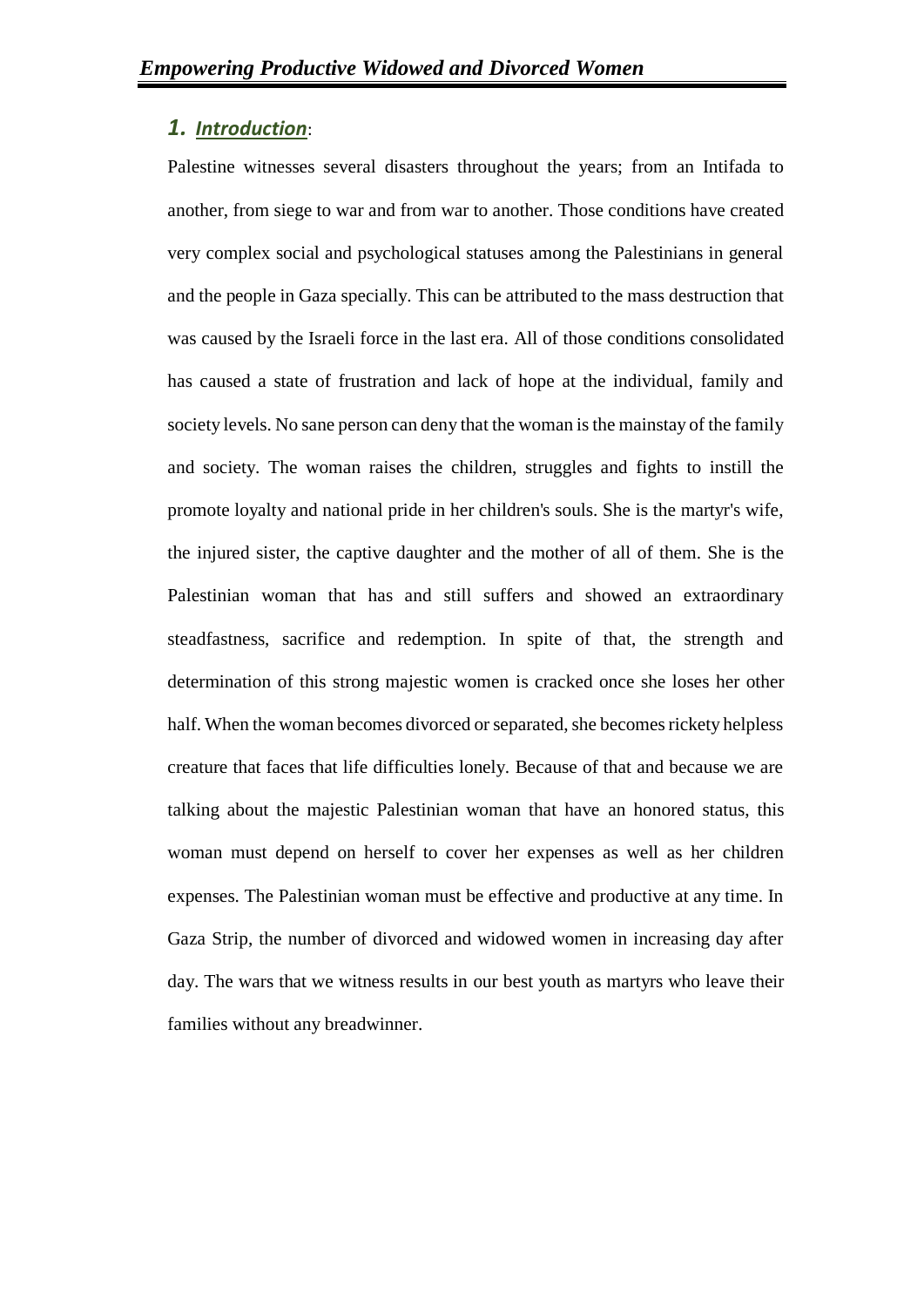According to the Palestinian Central Bureau of Statistics, 16.3% of the Palestinian women are widowed and divorced. This statistic is a dangerous notification that creates an urgent need to care of this an urgent need.

Proceeding from our care at EL-Adham Association to achieve our strategic goals and the mission the association was established to achieve. we propose the project of empowering the divorced and widowed females. The project aims to rehabilitate and train the divorced and widowed females to be able to depend on themselves and to provide them with stable continuous income sources. This will take place through training courses on diverse professional training subjects.

The project's noble goal is to train and develop the capabilities of the divorced and widowed females in Gaza Strip and integrating them in the society through providing them with stable income source.

#### **1.2 Project's goal**

Contributing to creating stable job opportunities for the divorced and widowed women and integrating them in the society through training and developing them professionally.

#### **1.3 Project's scope**

The project's idea is based on rehabilitating and training 150 divorced and widowed female from the people with no income who have the desire to have experience in handicrafts. Those handicrafts include sewing or knitting, hand embroidery and making various pastries, pies and candy. The project aims to rehabilitate the divorced and widowed housewives to convert them from dependents on the human aid and charitable associations into active elements in the economic development.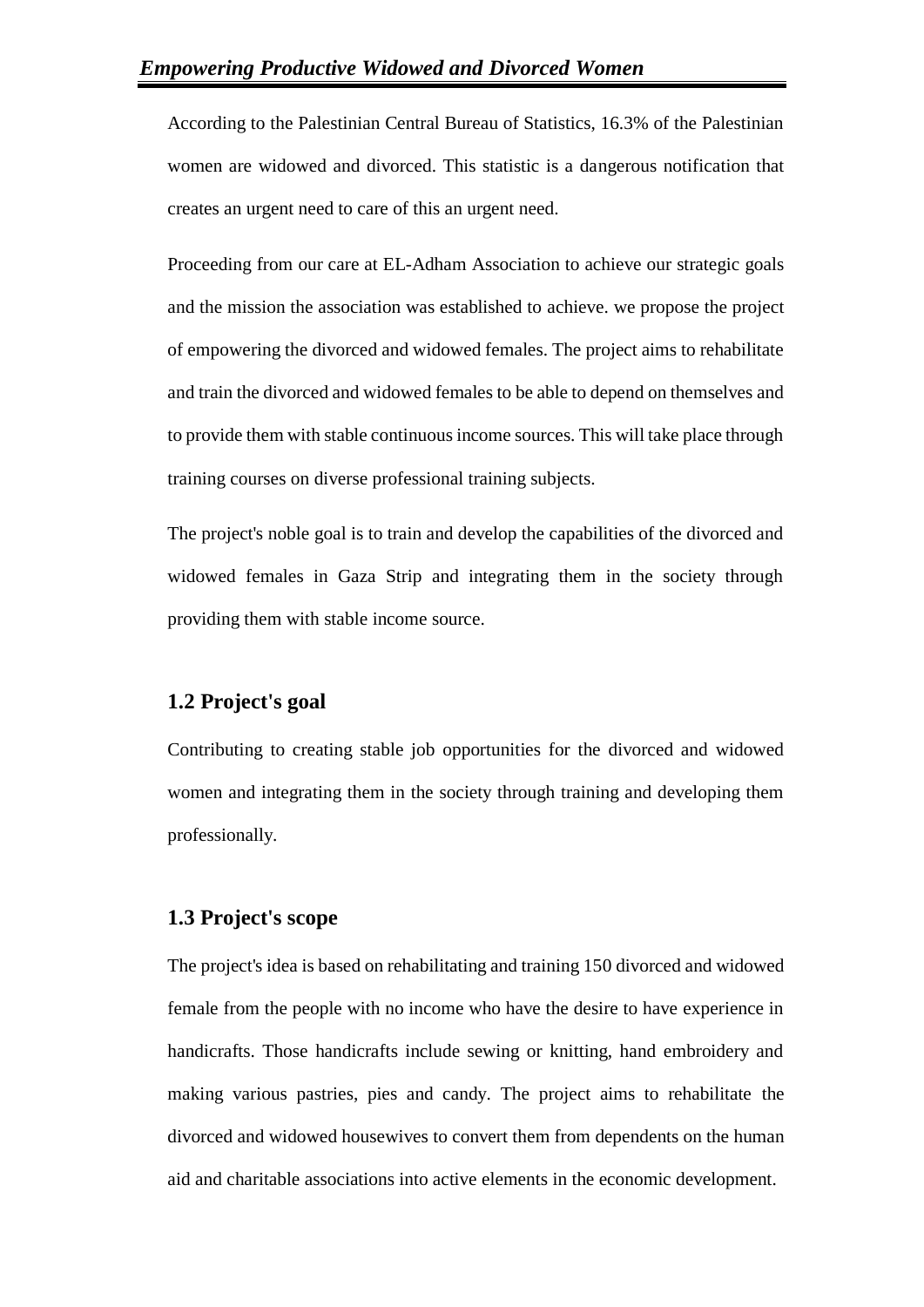The project aims to enhance the role of widowed women and the needy housewives and integrating them in the society by supplying them with raw materials and helping them to start productive activities directed to the market. This will take place after series of training courses that will last for three months. The needy, divorced and widowed households will be provided with the needed supplies, tools and equipment to be able to produce the handmade products and goods. 50 women will be provided with 50 machines (machine for each woman) to be able to work at home. In addition, 50 women of those trained on hand embroidery will be provided with wool, various fabrics, threads, needles, hooks and skewers. Furthermore, 50 women of those trained on making fresh meals, pastries, pies and candy will be provided with small mixer, normal gas oven, gas tube and other tools needed in the production of the meals, pastries, pies and candy.